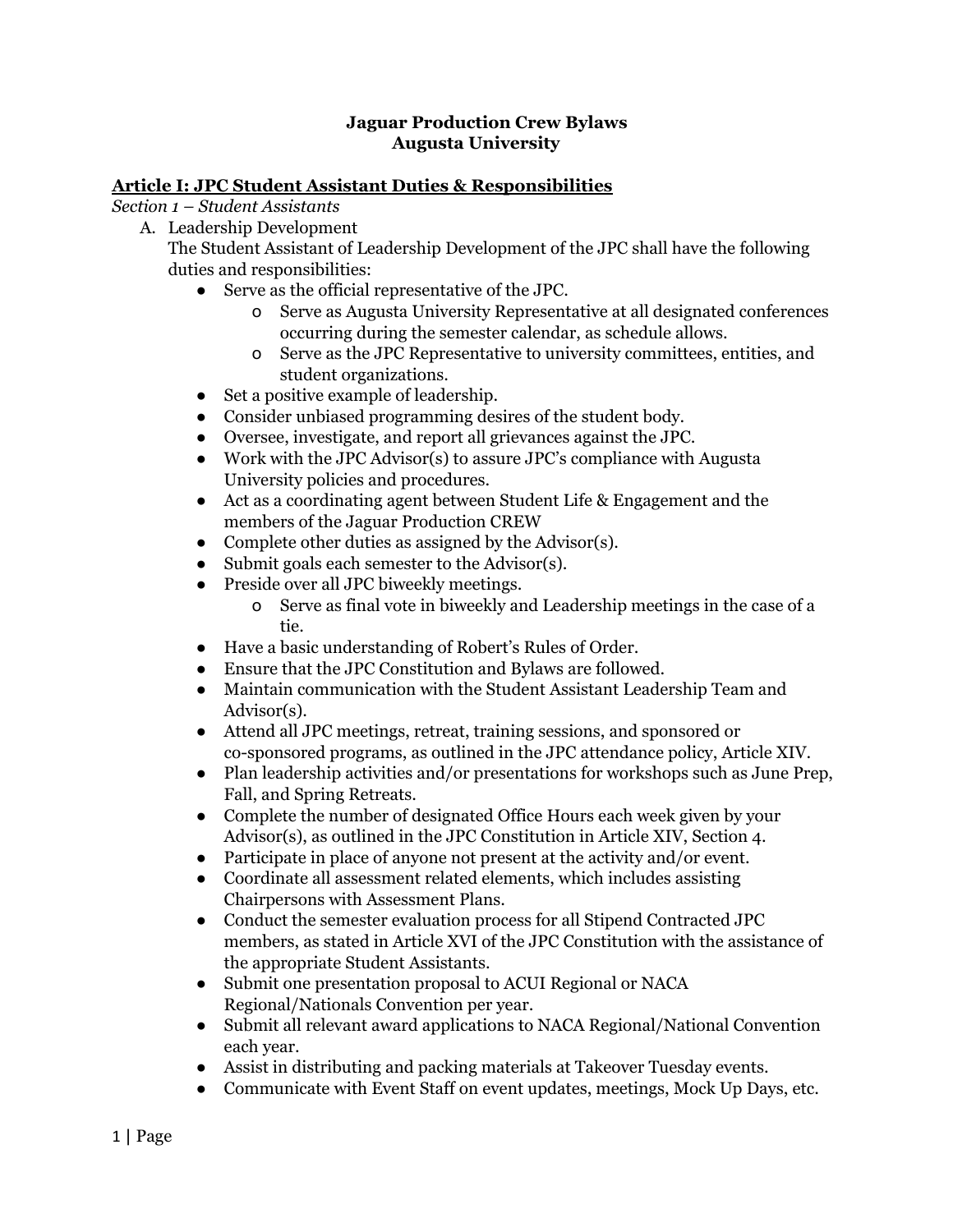- Distribute event volunteer sign ups to Event Staff.
- Shall oversee the JPC Student Assistant and Event Staff application and selection process.
- Prepare a transition plan for the incoming Student Assistant for Leadership Development before the end of term and implement the plan on approval from the Advisor(s). This transition must take place within ten business days of the start of the new term of office and shall include notification of such completion to the Advisor(s).

## B. Administration

The Student Assistant(s) of Administration shall have the following duties and responsibilities:

- Serve as the official representative of the JPC in the absence of the Student Assistant for Leadership Development.
	- o Serve as Augusta University Representative at all designated conferences occurring during the semester calendar, as schedule allows.
	- o Serve as the JPC Representative to university committees, departments, and student organizations.
- Set a positive example of leadership.
- Consider unbiased programming desires of the student body.
- Maintain communication with the fellow Student Assistant Leadership Team and Advisor(s).
	- o Complete other duties as assigned by the Advisor(s).
- Submit goals each semester to the Advisor(s).
- Have a basic understanding of Robert's Rules of Order.
- Ensure that the JPC Constitution and Bylaws are followed.
- Assist in the general operation of the JPC.
- Attend all JPC meetings, retreat, training sessions, and sponsored or co-sponsored programs, as outlined in the JPC attendance policy, Article XIV.
- Complete the number of designated Office Hours each week given by your Advisor(s), as outlined in the JPC Constitution in Article XIV, Section 4.
- Assist in the oversight of the activities, events, and operations of the organization. o Participate in place of anyone not present at the activity and/or event.
- Coordinate correspondence for Student Assistant Leadership and Event Staff matters.
- Assist the Graduate Assistant(s) with the set-up of Student Assistant meeting schedules
- Document all incoming purchases into the Storage Spreadsheet.
- Organize all items and supplies in the Storage Unit.
- Assist the Graduate Assistant(s) in organizing The CREW office.
- Create a list of items/supplies needed for The CREW before the beginning of Fall/Spring Semester (ex: event today/tonight shirts, backpacks, notebooks, etc.)
- Ensure that inventory is updated at least 3 days after each event and/or when orders arrive.
- Ensure that all storage locations are kept orderly.
- Collect and record all JPC meeting minutes and attendance records.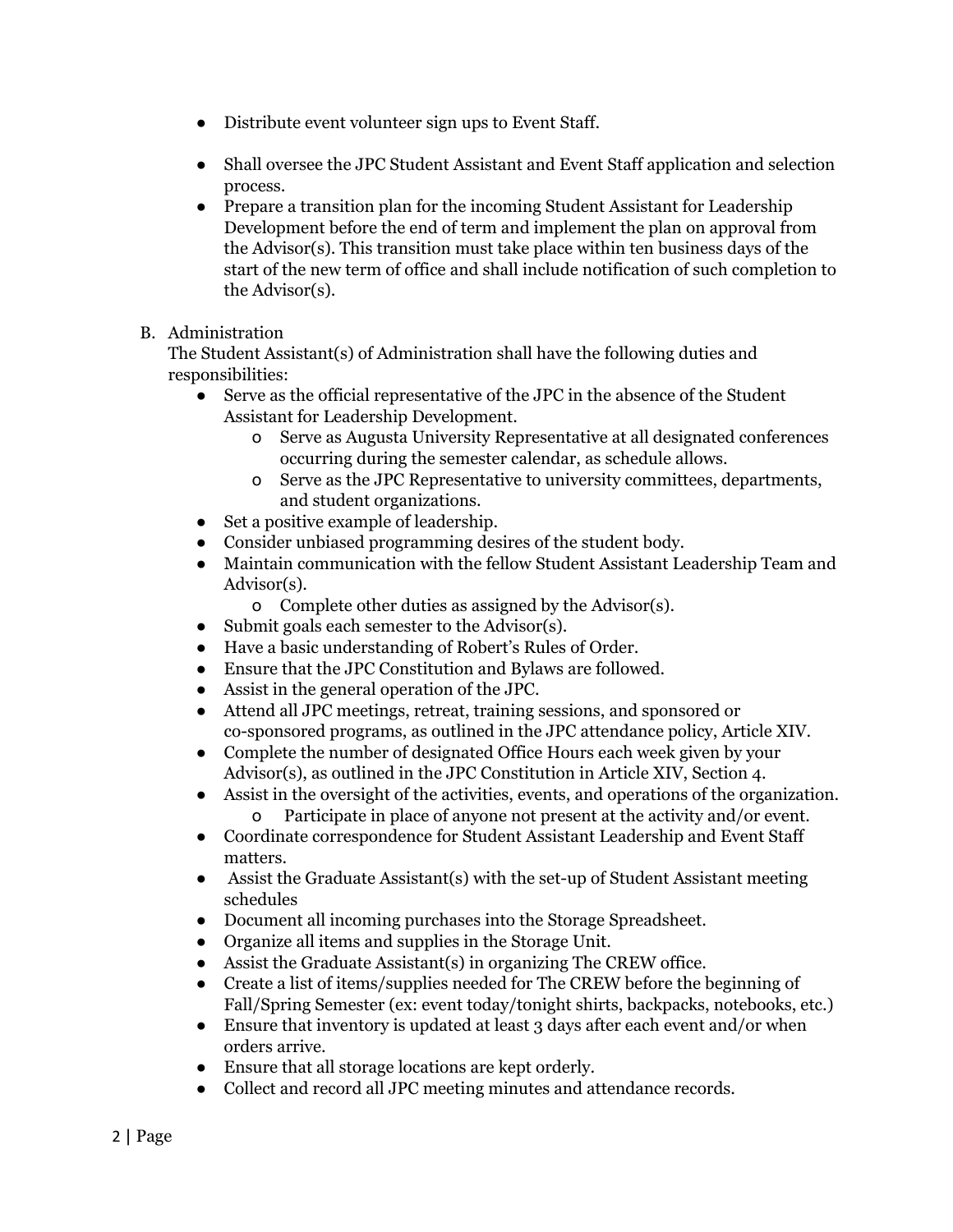- Prepare a transition plan for the Vice President for Administration-elect before the end of term and implement the plan on approval from the current president. This transition must take place within ten business days of the start of the new term of office and shall include notification of such completion to the outgoing President.
- C. Marketing

The Student Assistant for Marketing shall have the following duties and responsibilities:

- Serve as the official representative of the JPC in absence of the Student Assistant for Leadership Development, and Administration.
	- o Serve as Augusta University Representative at all designated conferences occurring during the semester calendar, as schedule allows.
	- o Serve as the JPC Representative to university committees, departments, and student organizations.
- Set a positive example of leadership.
- Consider unbiased programming desires of the student body.
- Maintain communication with the Student Leadership Team and Advisor(s). o Complete other duties as assigned by the Advisor(s).
- Submit goals each semester to the Advisor(s).
- Have a basic understanding of Robert's Rules of Order.
- Ensure that the JPC Constitution and Bylaws are followed.
- Assist in the general operation of the JPC.
- Attend all JPC meetings, retreat, training sessions, and sponsored or co-sponsored programs, as outlined in the JPC attendance policy, Article XIV.
- Complete the number of designated Office Hours each week given by your Advisor(s), as outlined in the JPC Constitution in Article XIV, Section 4.
- Assist in the oversight of the activities, events, and operations of the organization. o Participate in place of anyone not present at the activity and/or event.
- Create a Marketing Plan each semester.
- Shall facilitate the planning and execution of all marketing plans for JPC.
- Provide marketing oversight through print media, web and any other available media.
- Plan and create audio visuals for social media to help promote events, competitions, etc.
- Create flyers for events (upon request).
- Take pictures at all CREW events.
- Update all CREW visual boards, (ex: triboards, upstairs/downstairs bulletin boards)
- Assist the Graduate Assistant in making sure The CREW website is updated.
- Coordinate all publicity related elements, which includes assisting with marketing plans for event checklists.
- Oversee production of photography for all promotional uses.
- Prepare a transition plan for the Student Assistant for Marketing-elect before the end of term and implement the plan on approval from the current president. This transition must take place within ten business days of the start of the new term of office and shall include notification of such completion to the outgoing President.